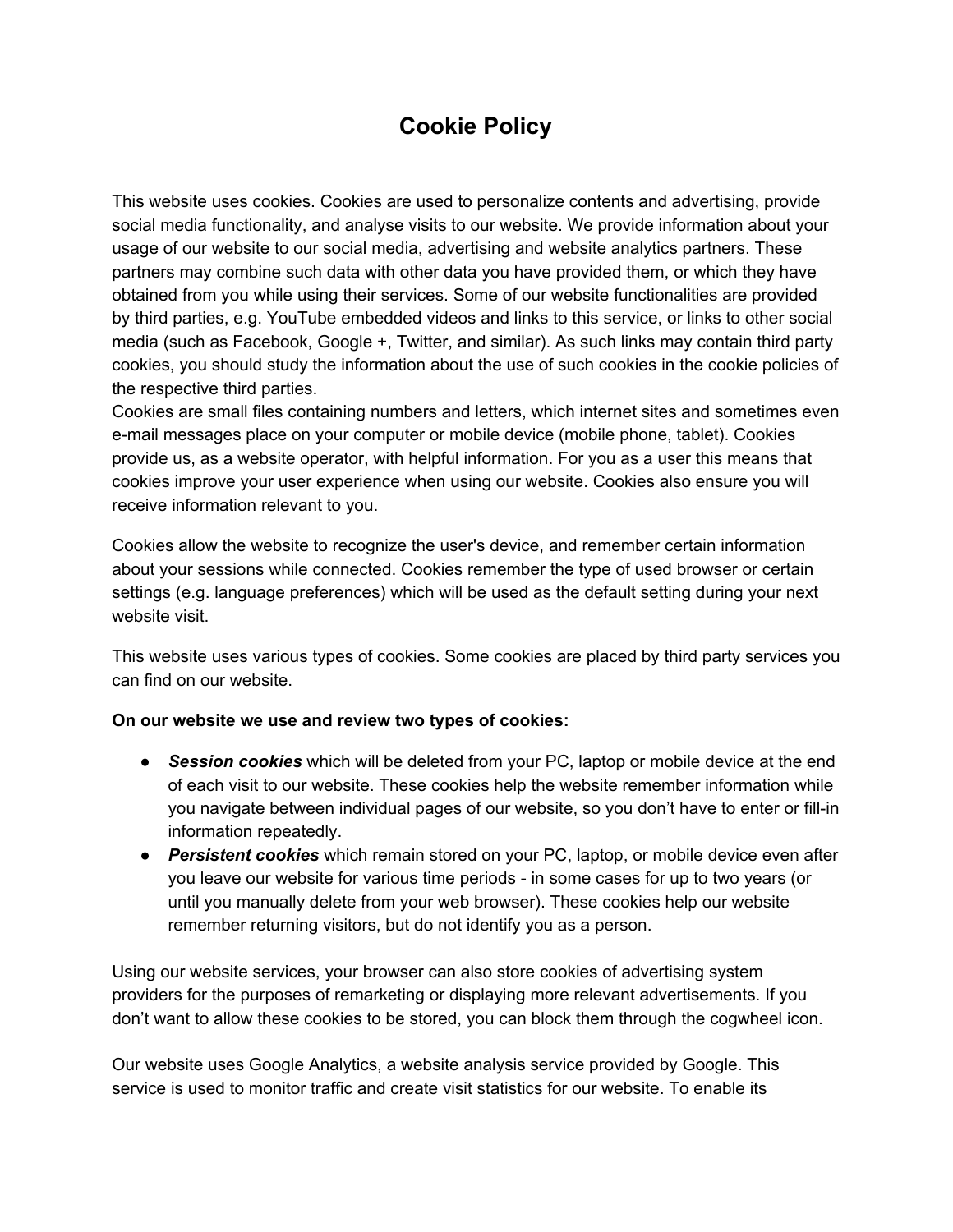functionality, Google Analytics saves cookies. These cookies allow us to know exactly who visits our website and how it is used. The data is used to improve our services. Our website may also use Google Tag Manager with added tags as AdWords Remarketing tag, Conversion Linker tag, Facebook Pixel, Universal Analytics tag and other.

If at your own discretion you decide to enable the respective cookies, your consent shall relate to the following cookies. Naturally, you can withdraw your consent at any time by unchecking the respective fields under the cookie settings through the cogwheel icon on this website or in your browser settings:

## **1. Functional cookies**

Functional cookies help create well usable website pages by enabling basic functionality, such as page navigation and access to protected website sections. Website pages cannot function properly without these cookies. The applicable legislation allows cookies to be stored on your device if such are required for the web pages to function. Your consent is required for all other types of cookies. These cookies don't collect any information about you, which could be used for marketing purposes, nor do they keep track of which websites you have visited. If you decide to disable such cookies, we cannot guarantee that our website will be fully functional.

# **2. Preferential cookies**

Preferential cookies allow the website to remember information which may change how the website interacts or appears.

# **3. Analytical and statistical cookies**

Analytical and statistical cookies help website owners understand how to communicate with website visitors by using anonymous collection and reporting of information.

# **4. Marketing cookies**

Marketing cookies are used to track our visitors across websites. Their objective is to show advertisements which are relevant and engaging for individual users, and thereby more valuable to publishers and third-party advertisers. The following cookies are currently used to show targeted advertising, and we don't share the data with third parties for marketing purposes.